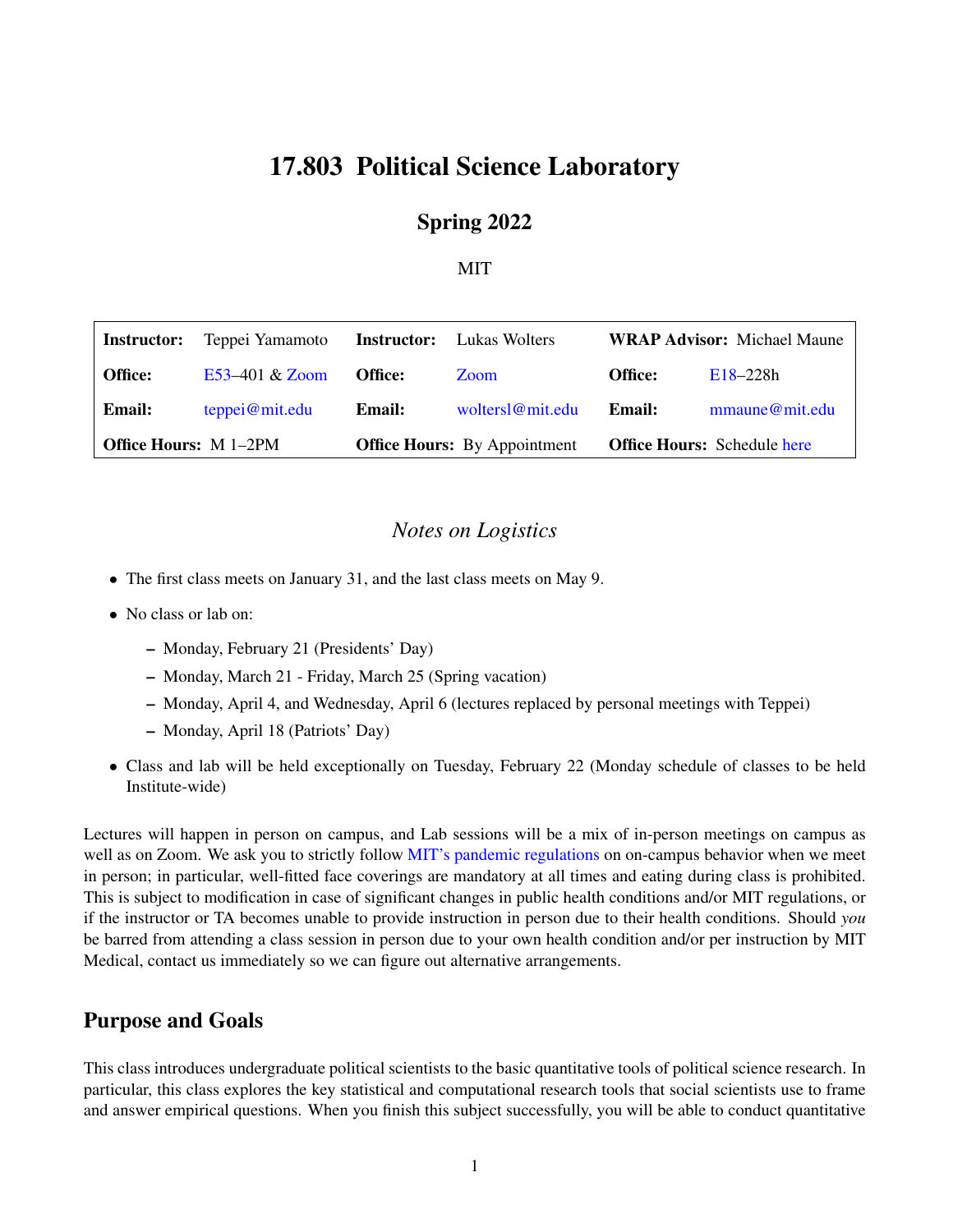research, be better able to read critically much of the professional literature in political science and other statisticallybased fields, and have an employable skill. The most important purpose behind the Political Science Laboratory, however, is to help you move from a passive reader of social scientific tomes to a creative producer of new insights.

A particular focus of the class will be on the issue of *causal inference*. The political world is composed of a web of cause-and-effect relationships that are entangled and intertwined. The complex nature of our world makes our life as political scientists tough and challenging, even compared to those of rocket scientists and nuclear physicists. The central theme that runs throughout the course will be: How can we tell causation from mere association? The answer lies in good *research designs* and appropriate *statistical tools*, as you will learn by the end of the semester.

This class emphasizes practical skills and intuition for good quantitative social science, compared to traditional statistics courses. As such, the class will involve lots of hands-on exercises, lab sessions, group work, discussion and presentation sessions, along with more traditional problem sets. Throughout the semester, you will also work on an original research project that involves data collection, analysis with a statistical computing language (R), and a write-up of your findings. If this subject piques your interest in a more rigorous treatment of statistical methods and perhaps a professional career in quantitative political science, consider taking 17.800 (Quantitative Research Methods I) and 17.802 (Quantitative Research Methods II) in the next year with our first-year graduate students.

This course is also one of the two Communication Intensive subjects for the Course 17 Major (CI-M). A CI-M course is designed to help you develop your writing and speaking skills in the major. As a result, Michael Maune, a lecturer from the Writing, Rhetoric, and Professional Communication (WRAP) program, has been assigned to help with this course. Students are **required** to meet with the WRAP lecturer once during the semester for a writing conference and/or presentation rehearsal. You can schedule a WRAP conference [here.](http://bit.ly/MauneMtg) Students are encouraged (but not required) to meet with the WRAP instructor once for each of the major communication deliverables: the project write-up and the presentation. The WRAP instructor will also provide communication workshops several times throughout the semester. These workshops are required and will be held during recitation time. Finally, the WRAP instructor will provide written feedback on the rough and final drafts of your research design report and on your final presentations. You can also set up an individual consultation with the communications experts at the Writing and Communication Center (WCC) via their [online form.](https://mit.mywconline.com/) The WCC staff may be particularly helpful in revising your writing or practicing your oral presentation.

# **Prerequisites**

You need to have taken 17.801 (Scope and Methods) to enroll in this course. We expect no prior specialized training in statistics, probability, or computation (assuming you have successfully made your way through MIT up to this point).

# **Organization**

The class roughly consists of three components. First, you will learn how to collect, manage, and analyze data using software tools on your computer (R and other packages). You will spend the first two weeks of the semester mostly training yourself up on this dimension. In week two, the class will take a lab style where you will bring your own laptop and work through exercises with help from the instructor and the TA. Your mid-week and weekend assignments will involve watching videos and completing basic tutorials on your own so you can get started right away with those in-class exercises. For the rest of the semester, you will practice and hone those skills through problem sets and data analysis for your class project.

Second, you will spend most of your remaining class time on learning about research designs and statistics. Making a credible causal claim about the social world requires good research designs, and the central goal of this component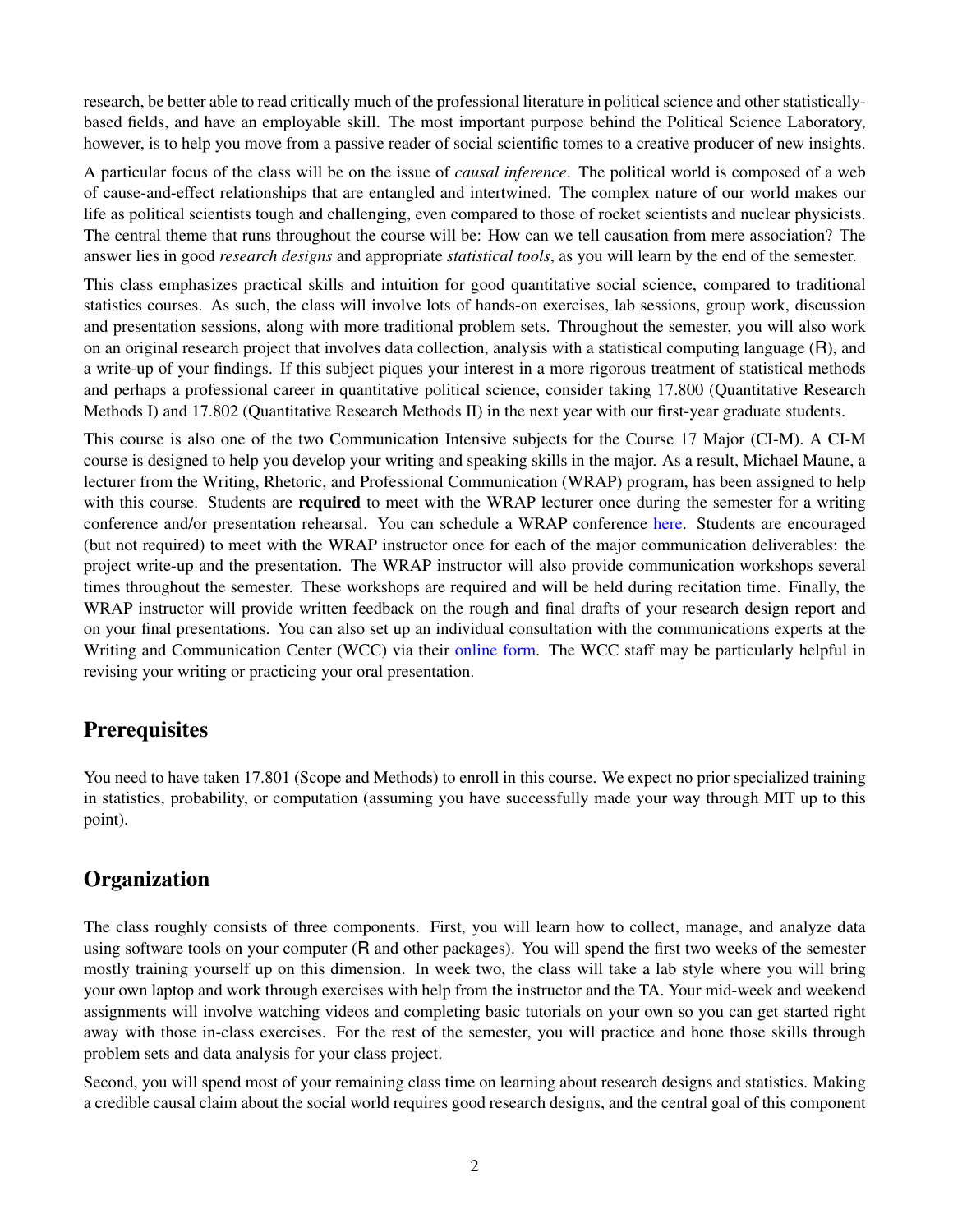of the subject is to build your intuition about credible designs. After successfully completing your semester, you will be able to tell well-designed empirical studies from poorly-designed ones with confidence. Specifically, we will cover six different research designs, or *identification strategies*, in this subject. These designs are extremely commonly used in quantitative social science and account for the bulk of what you see in academic journals in political science nowadays. Each design topic will be covered over two separate class meetings. In the first class, the instructor will give a lecture on the conceptual and theoretical underpinnings of the design. Typically after the first class you will be assigned a *design exercise* which will invite you to think harder and more concretely about the design. The second class will usually include a group exercise or discussion session based on the design exercise, may cover more details or extensions, or will give you an opportunity to work with data. In addition to these designbased class meetings, we will also take a short (but important) excursion to the world of statistical inference and learn theories and techniques that are commonly used across all designs.

Third, you will work on a research project of your own making. This is the most exciting part of this subject, but also it is much more challenging than it might first appear to you. You will be responsible for making good and steady progress over the course of the semester, so make sure to spare some time for the project and accomplish something concrete *every week*. To help you on this dimension, we will have several class meetings dedicated to your projects (see the next section). You will also be required to submit a draft version of your paper midway through the semester, on which you will receive feedback from us. At the end of the semester, you will give an oral presentation on your project, and then submit a final write-up where you will summarize your research question, hypothesis, research design, data, and findings in the style of an academic research paper.

Because of the hands-on nature of this subject, your individual preparation and participation in each class is mandatory. Preparation will involve different things for each meeting, so refer to the course calendar below for the specifics. In each class, we will pay attention to who seems prepared and who is not. We will meet twice each week, unless otherwise indicated on the calendar.

# Requirements

The final grades are based on the following items:

- Class attendance, participation and engagement (15%)
- Problem sets (35%): There will be six problem sets spread throughout the semester. Only the first five are mandatory and equally count towards the final grade. The last one will be optional, and if you complete it, the grade will replace the lowest grade you obtained for the mandatory five. The problem sets will contain conceptual, analytical, computational and data analysis questions. Please note:
	- Problem sets should be submitted electronically on the Canvas course site. No late submission will be accepted unless you ask for special permission from the instructor in advance of the deadline. (Permission may be granted or not granted, with or without penalty, depending on specific circumstances.)
	- Working in groups is encouraged, but you must submit your own write-up of the solutions. In particular, you must not copy and paste someone else's answers or computer code. *Violation of this policy will be considered an academic integrity issue and processed accordingly to MIT's rules and procedures for such violations.* We also ask you to write down the names of the other students with whom you solved the problems together on the first sheet of your solutions.
	- For analytical questions, you should include your intermediate steps, as well as comments on those steps when appropriate. For computing and data analysis questions, include annotated code as part of your answers. All results should be presented so that they can be easily understood.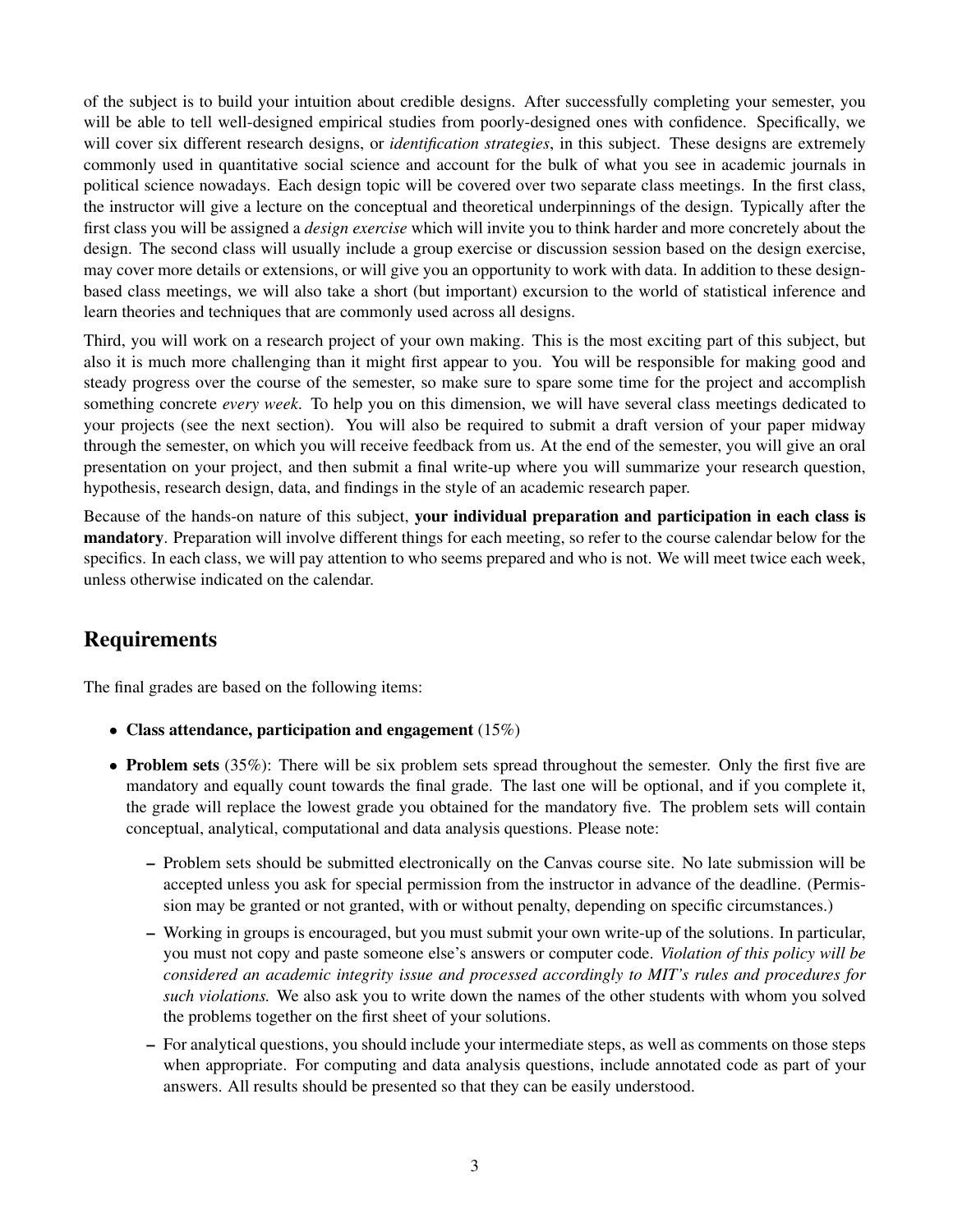- Design exercises (15%): You will be asked to complete five design exercises, each corresponding to a particular research design covered in the subject. They are either short group projects or individual exercises that are designed to deepen your understanding about the research designs. Each exercise will be assigned at the end of a class and due at the beginning of the next class. We will then collectively discuss your work in the class. Contents will vary so you should follow the instructions on each specific exercise.
- Final project presentation and write-up (35%): The final project is the culmination of this subject. You will be responsible for finding an empirical question that interests you and answering it by applying the skills you are going to learn in this subject. This will be a serious research project that will require your constant attention and engagement throughout the semester. Below are the key milestones that will help you move toward the completion of the project by the end of the semester. Performance on each of these points will count toward your final grade.
	- February: Start thinking about possible topics and exploring data sources. The class on Research Designs Overview (see class calendar) will be particularly helpful for you to think which research design will best fit your question. Look through the examples we will provide on Stellar to guide your thoughts. Within the first two weeks of the semester, we strongly encourage you to **schedule a meeting with the** TA and talk about your ideas. The meeting will be informal and intended to help you transform your nascent thoughts (perhaps derived from your work in 17.801) into something that is "causally wellidentified."
	- March 7: By the beginning of class, submit a 1-2 page memo summarizing your current ideas. Your memo should consist of at least two potential topics you are considering working on, as well as the research designs that you are going to use for those topics. For each topic, you should clearly state your research question, your working hypothesis, why you think the proposed research design is appropriate for answering the question, and where and how you plan to acquire the necessary data. You will revise these statements into the longer draft due in April (see below) based on feedback from us. *It is particularly important that you have done thorough research on data availability by this point.* You are also welcome to visit the instructor and run your ideas (email and make an appointment).

Within the next two weeks of your project memo submission, meet with the TA again to discuss your ideas and decide on a single topic and a research design for the project. Depending on how much work will be involved in the acquisition of the data, you and the TA will decide the scope of the project for the semester (i.e. what must be completed by the end of semester and what can be left for future exploration, possibly as part of your thesis).

- April 3: Turn in the first draft of your paper. This draft should contain theoretical motivations for your project, the research design you propose to employ, and an empirical strategy for answering your question. The draft should be approximately 5 pages long and will eventually become a part of your final submission.
- Week of April 4: Meet with the instructor to discuss your draft. These meetings will be at least 30 minutes, but no more than 1 hour. After the meeting, you will revise your draft to incorporate the feedback given by the instructor. You are also strongly encouraged to meet with the WRAP advisor to discuss your paper around this time.
- April 25: We will hold a project workshop during the regular class time. This will be an informal discussion session to talk through issues that students have come across in the course of their projects, and engage in peer-to-peer learning. You should bring your own stories and questions to share with others in the class. Be prepared to help the other members of class with anything they are stuck on.
- May 4 or May 9: You will present your project in front of the class during the regular class time. Your presentation should last for approximately 15 minutes, but could be longer depending on the enrollment count. Further details will be determined closer to this date. You should prepare electronic slides to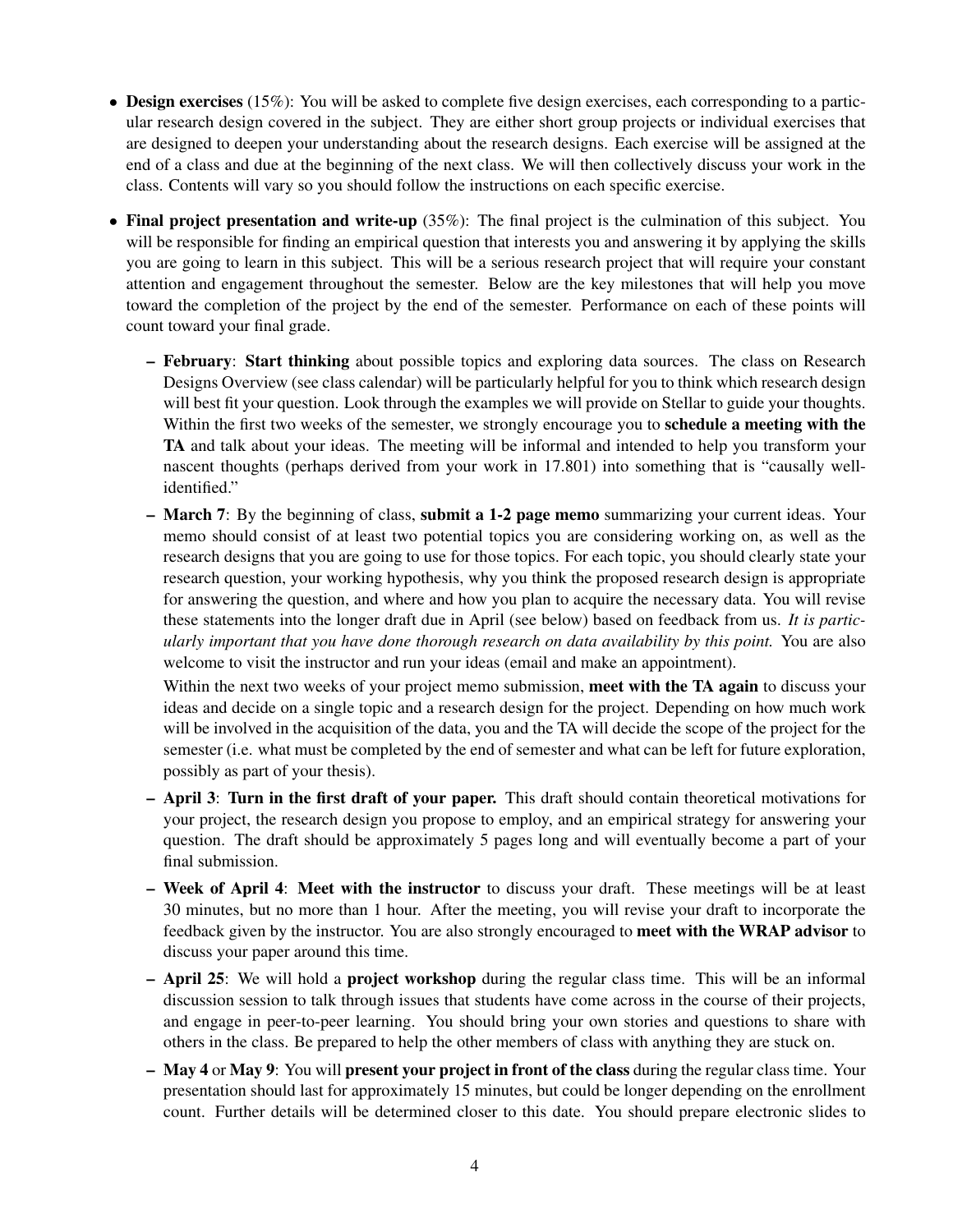accompany your presentation, and practice it in advance. You are strongly encouraged to **rehearse your** presentation with the WRAP advisor (note this rehearsal is mandatory for students who do not hold a writing conference with the WRAP advisor). There will be a Q&A and discussion session after each of the presentations. Make final revisions to your paper based on the feedback.

– May 9: Final write-up due. Please turn in your paper by midnight. Your paper should have approximately 15 pages. We will give you more detailed submission instructions via email closer to this date.

### Course Website

You can find the course website at:

#### <https://canvas.mit.edu/courses/12904>

We will distribute course materials, readings, lecture slides, and problem sets on this website.

## Questions about Course Materials

We will also utilize an online discussion board called *Piazza*. You can sign up [here.](https://piazza.com/mit/spring2022/17803) This is a question-and-answer platform that is easy to use and designed to get you answers to questions quickly. We encourage you to use the Piazza Q & A board when asking questions about lectures, problem sets, and other class materials. There are also free Piazza apps for Android and iOS devices. The Piazza course page is listed below:

#### <https://piazza.com/mit/spring2022/17803>

Using Piazza will allow you to see and learn from questions others have. The instructors will regularly check the board and answer questions posted, although everyone else is also encouraged to contribute to the discussion. Your respectful and constructive participation on the forum will count toward your class participation grade. *Do not email your questions directly to the instructors* (unless they are of a personal nature) — we will not answer them!

## Lab Sessions and Communication Workshops

Lab sessions will be held on Mondays from 8:30-9:30am, in a mix of in-person and Zoom meetings. In-person lab sessions will be held in room E53-438. Zoom Lab sessions will be held in Lukas's personal [Zoom room \(ID: 755](https://mit.zoom.us/j/7550283883) [028 3883\).](https://mit.zoom.us/j/7550283883) Sessions will often be your dedicated time to make progress on your project: Bring your laptop. We will also occasionally review class materials and help you with computing issues in problem sets. The TA will run the sessions and can give more details. Attendance is *very strongly* encouraged and participation will count towards your participation grades.

As mentioned above, communication workshops will replace the lab sessions for March 14, April 11, and April 25. These workshops will occur in the same room (E53-438) and be led by Michael. Attendance is *mandatory* for these workshops to fulfill the CI-M requirements.

### Books

• Required books: We will read chapters from the following book, which we strongly recommend that you purchase (it is relatively cheap). The book should be available for purchase at any major online bookstores (e.g. Amazon) and on reserve in the library.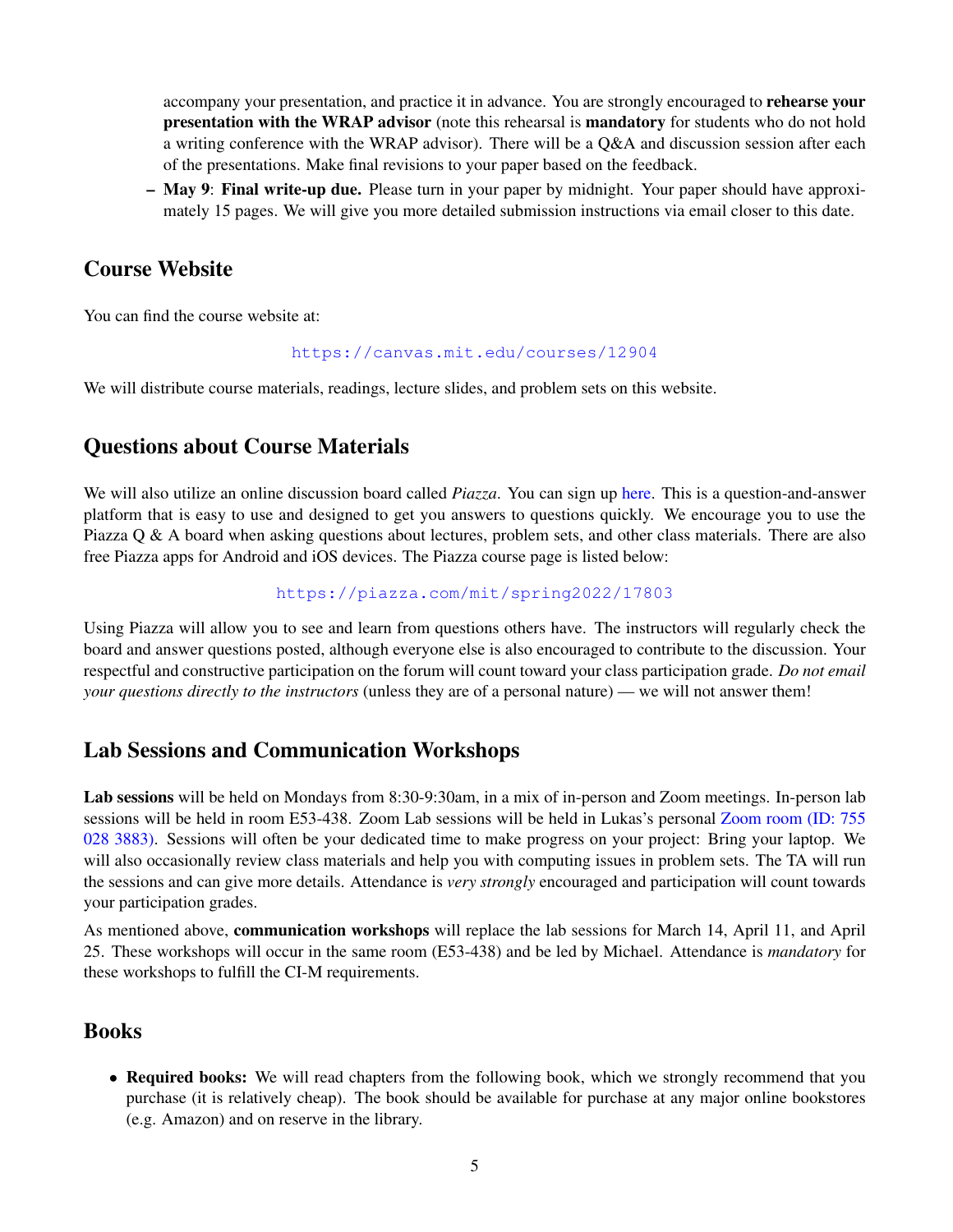– Angrist, Joshua D. and Jörn-Steffen Pischke. 2015. Mastering 'Metrics: The Path from Cause to Effect. Princeton University Press.

Additionally, we will take several chapters from the following book as required reading assignments with short exercise problems. They will be posted on Canvas and are available on reserve in the library. You do not need to purchase the whole book, though we highly recommend it as your statistics reference book if you are interested in this subject.

– Freedman, David, Robert Pisani and Roger Purves. 2007. *Statistics.* 4th Ed. W.W. Norton & Company.

We will also assign several video tutorials and exercises. Follow the hyperlinks in the course calendar below to access those materials.

- Recommended books: These books cover particular sections of the course more in depth and are recommended for your reference, particularly if the sections are directly relevant for your final project.
	- Teeter, Paul. 2011. *R Cookbook.* O'Reilly Media. (for learning R more broadly and deeply. This book is available as an e-book on the library website.)
	- Angrist, Joshua D. and Jorn-Steffen Pischke. 2009. ¨ *Mostly Harmless Econometrics: An Empiricist's Companion.* Princeton University Press. (covers the research designs more in depth and at a more technically advanced level.)

## Course Calendar

Please consult this calendar carefully. Also, note:

You are expected to be in class whenever the calendar is marked in bold.

All required readings and video tutorials are indicated with †.

All homework exercises – psets and design exercises – are indicated with •.

All project related deadlines are indicated with  $\star$ .

Schedule changes are indicated by *italics*.

| LAB              | <b>CLASS</b>            | <b>MID-WEEK</b>          | <b>CLASS</b>            | <b>WEEKEND</b>           |
|------------------|-------------------------|--------------------------|-------------------------|--------------------------|
| (MONDAY)         | (MONDAY)                | ASSIGNMENT               | (WEDNESDAY)             | ASSIGNMENT               |
|                  | Jan 31st                |                          | Feb 2nd                 |                          |
|                  | <b>Introduction</b>     | $\dagger$ Read Angrist & | <b>Research Designs</b> | † Read Freedman et       |
|                  |                         | Pischke, Introduction    | <b>Overview</b>         | al. Ch. $4$ and $5 \&$   |
|                  |                         |                          |                         | complete exercises       |
|                  | Feb 7th                 |                          | Feb 9th                 |                          |
|                  | <b>Data Description</b> | • Install $\&$ set up R  | R Lab                   | † Watch Robinson,        |
| Lab <sub>1</sub> | and Visualization       | on your laptop           | $\bullet$ pset 1 out    | Lesson $2.1 - 2.7$       |
|                  |                         | † Watch Robinson,        |                         |                          |
|                  |                         | Lesson $1.1-1.6$         |                         |                          |
|                  | Feb 14th                |                          | Feb 16th                |                          |
|                  | R Lab                   | † Complete "Getting      | R Lab                   | $\dagger$ Read Angrist & |
| Lab $2$          |                         | and Cleaning Data"       | $\bullet$ pset 1 due    | Pischke Ch.1             |
|                  |                         | exercise                 | $\bullet$ pset 2 out    | $\bullet$ Experiments    |
|                  |                         |                          |                         | exercise                 |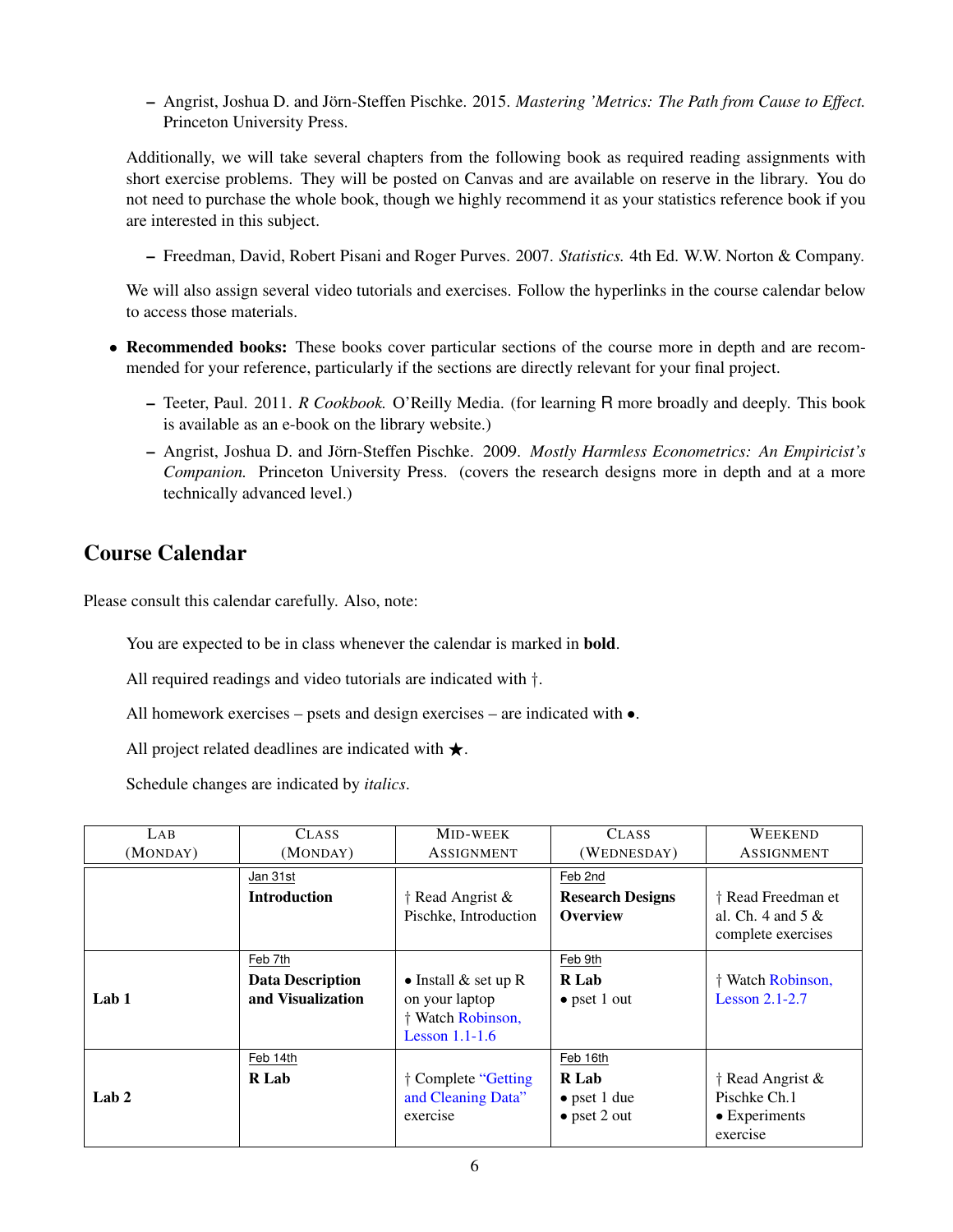| LAB                                                                   | CLASS                                                                                               | MID-WEEK                                                                   | CLASS                                                                                                 | WEEKEND                                                     |
|-----------------------------------------------------------------------|-----------------------------------------------------------------------------------------------------|----------------------------------------------------------------------------|-------------------------------------------------------------------------------------------------------|-------------------------------------------------------------|
| (MONDAY)                                                              | (MONDAY)                                                                                            | <b>ASSIGNMENT</b>                                                          | (WEDNESDAY)                                                                                           | <b>ASSIGNMENT</b>                                           |
| Lab will meet on<br>Tuesday, Feb 22nd,<br>instead<br>Lab <sub>3</sub> | Class will meet on<br>Tuesday, Feb 22nd,<br>instead<br><b>Randomized</b><br><b>Experiments</b>      | • Experiments<br>exercise (revise &<br>finalize)                           | Feb 23rd<br><b>Randomized</b><br><b>Experiments</b>                                                   | † Read Freedman et<br>al. Ch. 16-18 &<br>complete exercises |
| Lab 4                                                                 | Feb 28th<br><b>Statistical Inference</b><br>$\bullet$ pset 2 due                                    | † Read Freedman et<br>al. Ch. 21 and 23 &<br>complete exercises            | Mar 2nd<br><b>Statistical inference</b><br>$\bullet$ pset 3 out                                       | † Read Freedman et<br>al. Ch. 26-27 &<br>complete exercises |
| Lab <sub>5</sub>                                                      | Mar 7th<br><b>Statistical Inference</b><br>★ Project memo due<br>(schedule meeting<br>with Lukas)   | † Read Angrist &<br>Pischke Ch.2                                           | Mar 9th<br><b>Matching</b>                                                                            | • Matching exercise                                         |
| Lab 6: WRAP<br>Composing Your<br>Draft Project<br>Write-Up            | Mar 14th<br><b>Matching</b>                                                                         |                                                                            | Mar 16th<br><b>Regression</b><br>$\bullet$ pset 3 due                                                 |                                                             |
| No lab<br>(Spring vacation)                                           | Mar 21st<br>No class<br>(Spring vacation)                                                           |                                                                            | Mar 23rd<br>No class<br>(Spring vacation)                                                             |                                                             |
| Lab <sub>7</sub>                                                      | Mar 28th<br><b>Regression</b><br>$\bullet$ pset 4 out                                               | $\dagger$ Read Angrist &<br>Pischke Ch.3                                   | Mar 30th<br><b>Instrumental</b><br><b>Variables</b>                                                   | $\star$ Project first draft<br>due                          |
| Lab 8                                                                 | Apr 4th<br>$\star$ Individual<br>meetings with Teppei<br>(replacing regular<br>class)               | $\star$ Individual<br>meetings with Teppei<br>(replacing regular<br>class) | Apr 6th<br>$\star$ Individual<br>meetings with Teppei<br>(replacing regular<br>class)                 | $\bullet$ IV exercise                                       |
| Lab 9: WRAP<br>Common Issues in<br>Project Write-Up<br><b>Drafts</b>  | Apr 11th<br><b>Instrumental</b><br><b>Variables</b><br>$\bullet$ pset 4 due<br>$\bullet$ pset 5 out | $\dagger$ Read Angrist &<br>Pischke Ch.4                                   | Apr 13th<br><b>Regression</b><br><b>Discontinuity</b>                                                 |                                                             |
| No lab<br>(Patriot's Day)                                             | Apr 18th<br>No class<br>(Patriot's Day)                                                             | • RD exercise                                                              | Apr 20th<br><b>Regression</b><br><b>Discontinuity</b><br>$\bullet$ pset 5 due<br>$\bullet$ pset 6 out |                                                             |